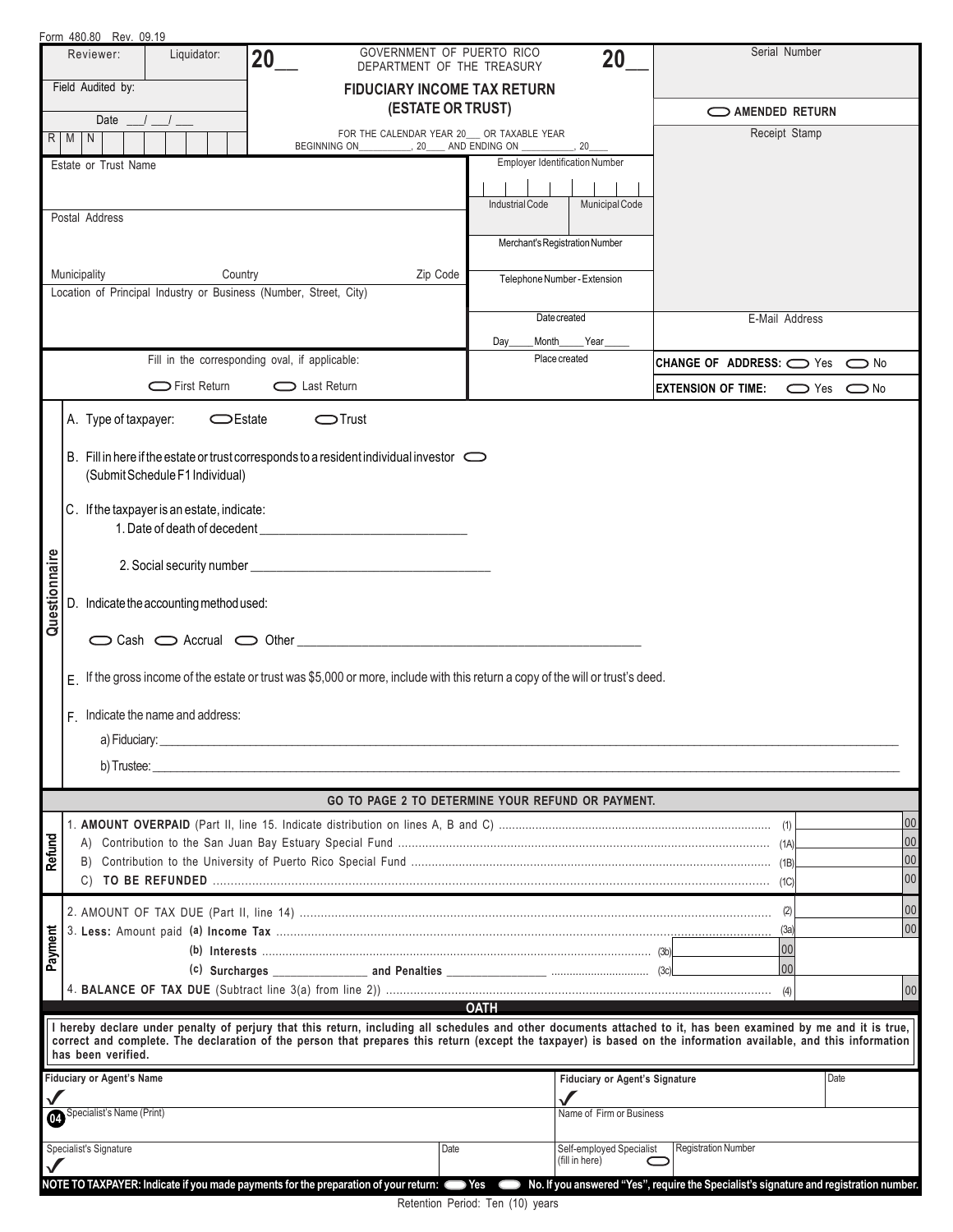|          | Rev. 09.19                                                                                                                                                                                                                           |                                                       |                      |                |                         | Form 480.80 - Page 2                                 |  |  |  |
|----------|--------------------------------------------------------------------------------------------------------------------------------------------------------------------------------------------------------------------------------------|-------------------------------------------------------|----------------------|----------------|-------------------------|------------------------------------------------------|--|--|--|
|          | 1. Income (or losses):                                                                                                                                                                                                               |                                                       |                      |                |                         |                                                      |  |  |  |
|          |                                                                                                                                                                                                                                      | $00\,$                                                |                      |                |                         |                                                      |  |  |  |
|          |                                                                                                                                                                                                                                      | $00\,$                                                |                      |                |                         |                                                      |  |  |  |
|          |                                                                                                                                                                                                                                      | $00\,$                                                |                      |                |                         |                                                      |  |  |  |
|          |                                                                                                                                                                                                                                      |                                                       |                      |                |                         | $00\,$                                               |  |  |  |
|          |                                                                                                                                                                                                                                      |                                                       |                      |                |                         | 00                                                   |  |  |  |
|          | D) Interests (Schedule FF Individual, Part I, line 5) (Total \$<br>E) Dividends from corporations (Schedule FF Individual, Part II, line 4) (Total \$<br>F) Distributions from Governmental Plans (Schedule F Individual, Part II, l |                                                       |                      |                |                         | 00                                                   |  |  |  |
|          |                                                                                                                                                                                                                                      |                                                       |                      |                |                         |                                                      |  |  |  |
|          | G) Distributions from Individual Retirement Accounts and Educational Contribution Accounts (Schedule F Individual, Part I, line 2)  (19)                                                                                             |                                                       |                      |                |                         | 00                                                   |  |  |  |
|          | H) Other income (Schedule F Individual, Part V, line 4 and Schedule FF Individual, Part III, line 4) (Total \$                                                                                                                       |                                                       |                      |                |                         | 00                                                   |  |  |  |
|          |                                                                                                                                                                                                                                      |                                                       |                      |                |                         | $00\,$                                               |  |  |  |
|          |                                                                                                                                                                                                                                      |                                                       |                      |                |                         | 00                                                   |  |  |  |
|          |                                                                                                                                                                                                                                      |                                                       |                      |                |                         | $00\,$                                               |  |  |  |
|          | L) Distributable share on profits from partnerships, special partnerships and corporations of individuals (Submit Schedule R Ind.) (11)                                                                                              | $00\,$                                                |                      |                |                         |                                                      |  |  |  |
|          | M) Distributions from deferred compensation plans and/or qualified retirement plans (partial or lump-sum not due to separation from service                                                                                          |                                                       |                      |                |                         |                                                      |  |  |  |
|          |                                                                                                                                                                                                                                      | $00\,$                                                |                      |                |                         |                                                      |  |  |  |
|          |                                                                                                                                                                                                                                      |                                                       |                      |                |                         | $00\,$                                               |  |  |  |
| Part     |                                                                                                                                                                                                                                      | $00\,$                                                |                      |                |                         |                                                      |  |  |  |
|          |                                                                                                                                                                                                                                      |                                                       |                      |                |                         | 00                                                   |  |  |  |
|          | Q) Gain (or loss) from the sale of goods (Schedule K Individual, Part IV, line 5) (Total \$<br>R) Gain (or loss) from farming (Schedule L Individual, Part IV, line 5) (Total \$<br>(R) Cain (or loss) from farming (Schedule L Indi |                                                       |                      |                |                         | $00\,$                                               |  |  |  |
|          |                                                                                                                                                                                                                                      |                                                       |                      |                |                         | 00                                                   |  |  |  |
|          | S) Gain (or loss) from services rendered (Schedule M Individual, Part IV, line 3) (Total \$<br>T) Gain (or loss) from rental business (Schedule N Individual, Part IV, line 5) (Total \$<br>U) Gain (or loss) from manufacturing bus |                                                       |                      |                |                         | 00                                                   |  |  |  |
|          |                                                                                                                                                                                                                                      |                                                       |                      |                |                         | 00                                                   |  |  |  |
|          |                                                                                                                                                                                                                                      |                                                       |                      |                |                         | $00\,$                                               |  |  |  |
|          |                                                                                                                                                                                                                                      |                                                       |                      |                |                         | $00\,$                                               |  |  |  |
|          | 3. Deductions:                                                                                                                                                                                                                       |                                                       |                      |                |                         |                                                      |  |  |  |
|          |                                                                                                                                                                                                                                      |                                                       |                      |                | 00 <sup>1</sup>         |                                                      |  |  |  |
|          |                                                                                                                                                                                                                                      |                                                       |                      |                | 00 <sup>1</sup>         |                                                      |  |  |  |
|          |                                                                                                                                                                                                                                      |                                                       |                      |                | 00                      |                                                      |  |  |  |
|          | 4.                                                                                                                                                                                                                                   |                                                       |                      |                |                         | 00                                                   |  |  |  |
|          |                                                                                                                                                                                                                                      |                                                       |                      |                |                         | 00                                                   |  |  |  |
|          | 6.                                                                                                                                                                                                                                   |                                                       |                      |                |                         | $00\,$                                               |  |  |  |
|          |                                                                                                                                                                                                                                      |                                                       |                      |                |                         | $00\,$                                               |  |  |  |
|          |                                                                                                                                                                                                                                      |                                                       |                      |                |                         | $00\,$                                               |  |  |  |
|          |                                                                                                                                                                                                                                      |                                                       |                      |                |                         | $00\,$                                               |  |  |  |
|          |                                                                                                                                                                                                                                      |                                                       |                      |                |                         |                                                      |  |  |  |
|          | 2. Gradual Adjustment Amount (Determine this adjustment if the amount indicated on line 8 or on Schedule A2 Individual, line 11 is more than                                                                                         |                                                       |                      |                |                         |                                                      |  |  |  |
|          |                                                                                                                                                                                                                                      |                                                       |                      |                |                         | $00\,$                                               |  |  |  |
|          |                                                                                                                                                                                                                                      |                                                       |                      |                |                         | $00\,$                                               |  |  |  |
|          |                                                                                                                                                                                                                                      | 00                                                    |                      |                |                         |                                                      |  |  |  |
|          | 5. Credit for taxes paid to foreign countries, the United States, its states, territories and possessions (Submit Schedule C Individual) (See inst.) (5)                                                                             |                                                       |                      |                |                         | $00\,$                                               |  |  |  |
|          |                                                                                                                                                                                                                                      |                                                       |                      |                |                         | 00                                                   |  |  |  |
|          |                                                                                                                                                                                                                                      |                                                       |                      |                |                         | 00                                                   |  |  |  |
|          |                                                                                                                                                                                                                                      |                                                       |                      |                |                         |                                                      |  |  |  |
|          |                                                                                                                                                                                                                                      |                                                       | $00\,$               |                |                         |                                                      |  |  |  |
|          |                                                                                                                                                                                                                                      | 00                                                    |                      |                |                         |                                                      |  |  |  |
| $int$ II |                                                                                                                                                                                                                                      | $00\,$                                                |                      |                |                         |                                                      |  |  |  |
|          |                                                                                                                                                                                                                                      |                                                       |                      |                | $00\,$                  |                                                      |  |  |  |
|          |                                                                                                                                                                                                                                      |                                                       |                      |                |                         | $00\,$                                               |  |  |  |
|          |                                                                                                                                                                                                                                      |                                                       |                      |                |                         | $00\,$                                               |  |  |  |
|          |                                                                                                                                                                                                                                      |                                                       |                      |                |                         |                                                      |  |  |  |
|          | 14. TAX WITHHELD AND PAID:                                                                                                                                                                                                           |                                                       |                      |                | 00                      |                                                      |  |  |  |
|          |                                                                                                                                                                                                                                      |                                                       |                      |                | 00                      |                                                      |  |  |  |
|          |                                                                                                                                                                                                                                      |                                                       |                      |                | 00                      |                                                      |  |  |  |
|          |                                                                                                                                                                                                                                      |                                                       |                      |                |                         |                                                      |  |  |  |
|          |                                                                                                                                                                                                                                      |                                                       |                      |                | (14D)                   | $ 00\rangle$                                         |  |  |  |
|          | 15. BALANCE:                                                                                                                                                                                                                         |                                                       |                      |                |                         |                                                      |  |  |  |
|          | • If line 14D is more than line 13, you have an overpayment. Enter the difference here and on line 1 of page 1.                                                                                                                      |                                                       |                      |                |                         |                                                      |  |  |  |
|          | • If line 14D is less than line 13, you have a balance of tax due. Enter the difference here and on line 2 of page 1.                                                                                                                |                                                       |                      |                |                         |                                                      |  |  |  |
|          |                                                                                                                                                                                                                                      |                                                       |                      |                |                         | $00\,$                                               |  |  |  |
|          | <b>Amounts Distributed to Beneficiaries</b>                                                                                                                                                                                          |                                                       |                      | Column A       | Column B                | Column <sub>C</sub>                                  |  |  |  |
|          |                                                                                                                                                                                                                                      |                                                       |                      |                |                         | Share in the tax paid to                             |  |  |  |
|          | Name and address                                                                                                                                                                                                                     | Social Security No.                                   | Relationship         | Amount paid    | Share in the income tax | foreign countries, the<br>United States, its states, |  |  |  |
|          |                                                                                                                                                                                                                                      |                                                       |                      | or set apart   | withheld at source      | territories and possessions                          |  |  |  |
|          |                                                                                                                                                                                                                                      |                                                       |                      |                |                         |                                                      |  |  |  |
|          |                                                                                                                                                                                                                                      |                                                       |                      | 0 <sup>0</sup> | $00\,$                  | 00                                                   |  |  |  |
| Part III |                                                                                                                                                                                                                                      |                                                       |                      | 0 <sub>0</sub> | 00                      | 00 <sup>1</sup>                                      |  |  |  |
|          |                                                                                                                                                                                                                                      |                                                       |                      | 00             | 00                      | 00                                                   |  |  |  |
|          |                                                                                                                                                                                                                                      |                                                       |                      |                |                         |                                                      |  |  |  |
|          |                                                                                                                                                                                                                                      |                                                       |                      | 00             | 00                      | 00                                                   |  |  |  |
|          | Total (Enter here and transfer the total of Column A to Part I, line 3A)                                                                                                                                                             |                                                       |                      | 00             | 00                      | 00                                                   |  |  |  |
|          |                                                                                                                                                                                                                                      |                                                       | <b>Contributions</b> |                |                         |                                                      |  |  |  |
|          |                                                                                                                                                                                                                                      | Employer Identification<br>Nature of the Organization |                      |                |                         |                                                      |  |  |  |
|          | Name and address of institutions to which payment was made                                                                                                                                                                           |                                                       |                      | Number         |                         | Amount                                               |  |  |  |
| Part IV  |                                                                                                                                                                                                                                      |                                                       |                      |                |                         | 00                                                   |  |  |  |
|          |                                                                                                                                                                                                                                      |                                                       |                      |                |                         | 00                                                   |  |  |  |
|          |                                                                                                                                                                                                                                      |                                                       |                      |                |                         | 00                                                   |  |  |  |
|          |                                                                                                                                                                                                                                      |                                                       |                      |                |                         | 00                                                   |  |  |  |
|          |                                                                                                                                                                                                                                      |                                                       |                      |                |                         |                                                      |  |  |  |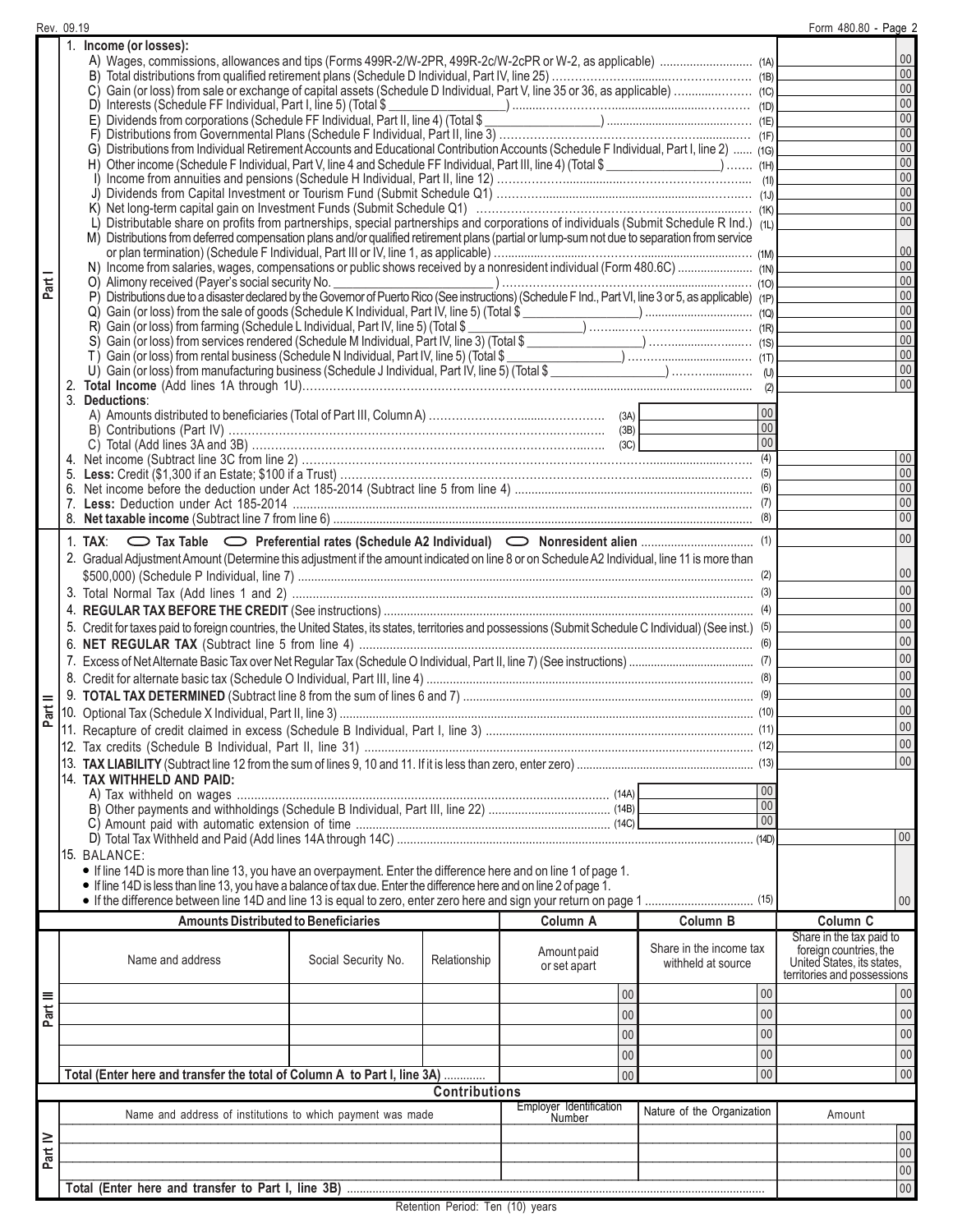

#### **GOVERNMENT OF PUERTO RICO DEPARTMENT OF THE TREASURY**

# **FIDUCIARY INCOME TAX RETURN (ESTATE OR TRUST) FORM 480.80 INSTRUCTIONS**

# **WHO MUST FILE THE RETURN?**

Every estate that during the taxable year has a gross income over \$1,300. Also, those trusts other than grantor trusts that have a net income for the taxable year over \$100, must file this return.

## **WHEN THE RETURN MUST BE FILED?**

If you file on a calendar year basis or do not keep accounting records, the return must be filed on or before April 15 of the following year. If the return is filed on a fiscal year basis, the return must be submitted no later than the 15<sup>th</sup> day of the fourth month after the close of the fiscal year. However, as established in Act 57-2020, for taxable year 2019 the return shall be filed no later than July 15, 2020.

## **WHERE THE RETURN MUST BE FILED?**

As established in Internal Revenue Informative Bulletin No. 20-04 of February 7, 2020, the return must be filed in paper. Form 480.80 must be filed as follows:

Personally: Department of the Treasury, 10 Paseo Covadonga, Intendente Ramírez Building, Old San Juan, or at any of the Department's Internal Revenue Collections Offices.

By mail: Department of the Treasury PO Box 9022501 San Juan, PR 00902-2501

#### **SCHEDULES THAT COMPLEMENT THE FIDUCIARY INCOME TAX RETURN (ESTATE OR TRUST)**

The following schedules with their respective instructions are available in our site on the Internet at: www.hacienda.pr.gov.

Schedule A2 Individual – Tax on Income Subject to Preferential Rates

Schedule B Individual - Recapture of Credits Claimed in Excess, Tax Credits, and Other Payments and Withholdings

Schedule C Individual - Credit for Taxes Paid to Foreign Countries, the United States, its States, Territories and Possessions

Schedule D Individual - Capital Assets Gains and Losses, Total Distributions from Qualified Pension Plans and Variable Annuity Contracts

Schedule F Individual - Other Income

Schedule FF Individual - Interests, Dividends and Miscellaneous Income

Schedule F1 Individual - Detail of Income under Act 22-2012, as amended

Schedule H Individual - Income from Annuities or Pensions from Qualified or Governmental Plans

Schedule IE Individual – Excluded and Exempt Income

Schedule J Individual - Manufacturing Income

Schedule K Individual - Income from the Sale of Goods

Schedule L Individual - Farming Income

Schedule M Individual - Income from Services Rendered

Schedule N Individual - Rental Income

Schedule O Individual - Alternate Basic Tax

Schedule P Individual - Gradual Adjustment

Schedule Q1 - Investment Funds Determination of Adjusted Basis, Capital Gain, Ordinary Income and Special Tax

Schedule R Individual - Partnerships, Special Partnerships and Corporations of Individuals

Schedule R1 Individual - Partnerships, Special Partnerships and Corporations of Individuals (Complementary)

Schedule X Individual - Optional Tax to Self Employed Individuals

## **NAME, ADDRESS AND EMPLOYER IDENTIFICATION NUMBER**

Print with ink or type the required information in the spaces provided. Fill in the corresponding oval if it is the first or last return you are filing.

## **CHANGE OF ADDRESS**

If you report a change of address at the moment of filing the return, fill in the applicable oval and write the new address clearly and legibly to notify it. This allows us to update our records and send the mail to the correct address. On the other hand, if you change your address at any other moment during the year, you must inform it using Form SC 2898 (Change of Address). It is available in our site on the Internet: www.hacienda.pr.gov.

## **EXTENSION OF TIME**

Fill in the corresponding oval to indicate if you submitted a Request for Extension of Time to File the Income Tax Return (Form AS 2644).

A six (6) month automatic extension of time to file the return will be granted if it is requested not later than the due date to file the return. This will be done using Form AS 2644 electronically, through the Internal Revenue Integrated System ("SURI", for its Spanish acronym).

#### **An extension of time to file the return does not extend the time for paying the corresponding tax.**

For additional information regarding the filing process of the Automatic Extension of Time Request for taxable year 2019, please refer to Internal Revenue Circular Letter No. 20-15 of March 6, 2020.

## **QUESTIONNAIRE**

Fill in the corresponding oval to indicate estate or trust. Complete the information and submit the evidence required.

## **REFUND**

## **Line 1 – Amount Overpaid**

An overpayment of tax or refund results when the total tax withheld and paid, including any amount paid with the automatic extension (if any), exceeds the tax determined. This amount comes from Part II, line 15, page 2 of the return and results when line 14D is more than line 13.

Any overpayment of income tax will be applied against any enforceable tax liability imposed by the Code.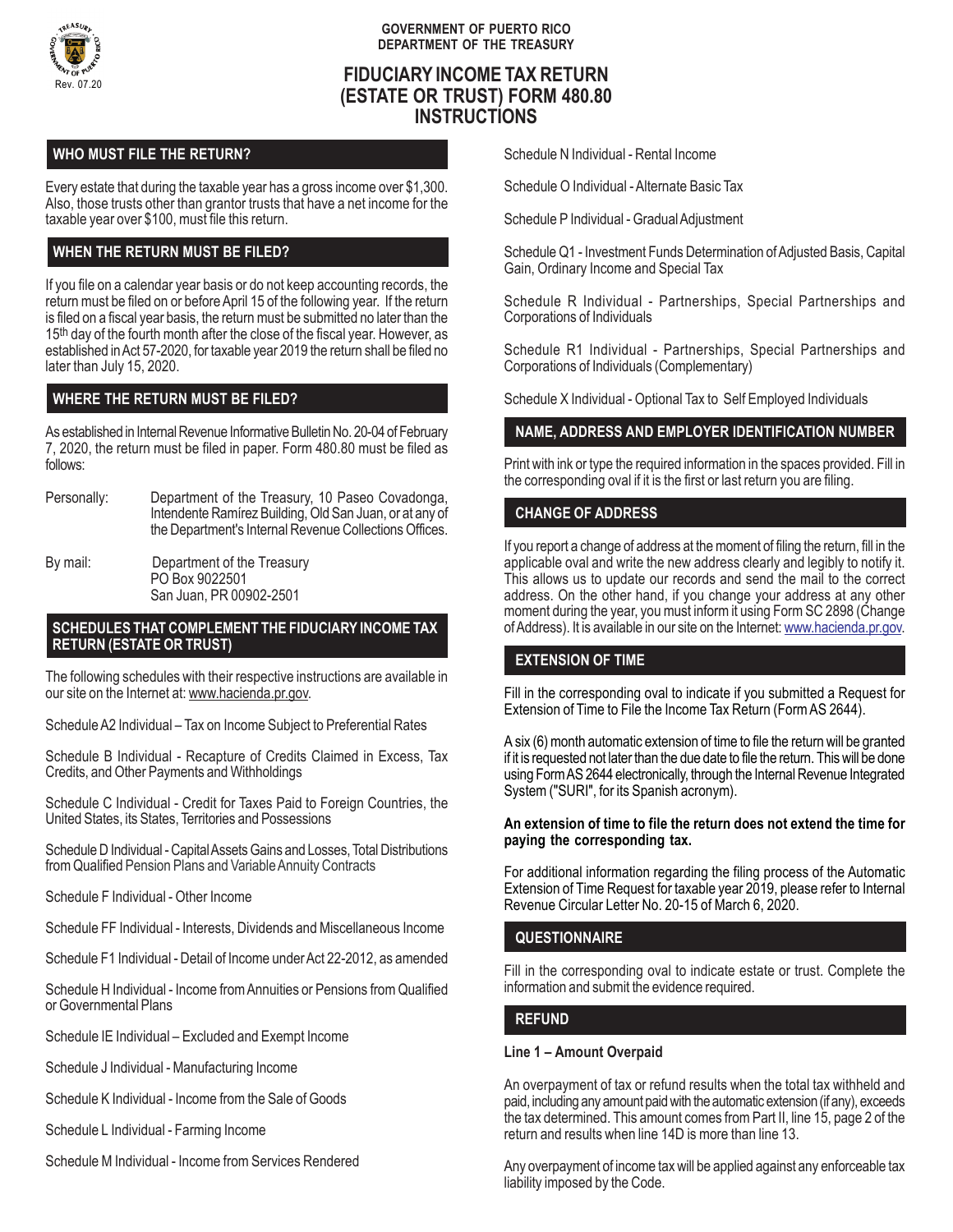In the absence of liability from previous years, you may elect to contribute all or part of the overpayment of tax to the San Juan Bay Estuary Special Fund or the University of Puerto Rico Special Fund. If you do so, enter the amount you wish to contribute to any of these Funds on lines 1A and 1B, respectively. Enter any balance to be refunded on line 1C.

## **PAYMENT**

## **Line 2 – Amount of Tax Due**

If the tax determined exceeds the total tax withheld, paid and amount paid with the automatic extension (if any), there is a total tax due. This amount comes from Part II, line 15, page 2 of the return and results when line 14D is less than line 13.

## **Line 3 - Amount paid**

You may pay your tax by sending the payment with the return. If a payment is sent with the return, you must enter the amount on line 3(a).

The tax payment that accompanies the return must be made by check or money order payable to the Secretary of the Treasury. **In the same, indicate your social security or employer identification number, Form 480.80 and the corresponding year.**

If you wish to pay in cash, you can do so at any of our Internal Revenue Collections Offices. Make sure you keep the receipt given by the Collector.

## **INTERESTS, SURCHARGES AND PENALTIES**

#### **Interests**

The Code provides for the assessment of interests at a 10% annual rate over any tax balance that is not paid by its due date.

## **Surcharges**

When the payment of interests is applicable, a surcharge of 5% of the amount due will be assessed, if the delay in payment exceeds 30 days, but not over 60 days; or 10% of the amount due, if the delay exceeds 60 days.

## **Penalties**

The Code imposes a progressive penalty from 5% to 25% of the total tax due for late filing unless you can show reasonable cause for the delay.

Also, any person required under the Code to file a return, declaration, certification or report, who voluntarily fails to file such return, declaration, certification or report within the term or terms required by the Code or regulations, in addition to other penalties, shall be guilty of a misdemeanor.

**In those cases in which any person voluntarily fails to file the above mentioned return, declaration, certification or report (within the terms required by the Code or regulations) with the intention to avoid or defeat any tax imposed by the Code, in addition to other penalties, shall be guilty of a third degree felony.**

## **Line 4 - Balance of Tax Due**

This is the amount of tax that you owe. The same must be paid no later than April 15, or if you file on a fiscal year basis, no later than the fifteenth day of the fourth month following the close of the taxable year.

## **SIGNATURE OF THE RETURN**

The return will not be considered filed and will not be processed unless it is signed with ink and all necessary documents and information are submitted. This return must be signed by the fiduciary, executor, administrator or authorized representative.

# **PAYMENT FOR THE PREPARATION OF THE RETURN**

**If you paid for the preparation of the tax return, make sure that the specialist signs the return and include his/her registration number. The Code provides civil and criminal sanctions to those specialists who fail to submit this information or who do not meet other statutory requirements imposed by the Code.**

The specialist must declare under penalty of perjury that he/she examined the return, and to the best of his/her knowledge and belief the return is correct and complete.

If the return is prepared by a Certified Public Accountant (CPA) or a CPA firm duly registered as a specialist, it must include the registration number and be signed by the authorized person.

## **PART I - INCOME (OR LOSSES)**

#### **Line 1 - Income (or losses)**

Enter on lines 1A through 1U the total of each type of income or deductible losses, and provide detailed information for each one of them on the applicable Schedules.

Use **Schedule D Individual** to inform gains (or losses) on the sale or exchange of capital assets and lump-sum distributions from qualified pension plans and variable annuity contracts. Transfer the amounts from Schedule D Individual to lines 1B and 1C, page 2 of your return. (Refer to the instructions of the individual income tax return available in our site on the Internet for specific instructions of Schedule D Individual).

Use **Schedule F Individual** to inform income from distributions from Individual Retirement Accounts and Educational Contribution Accounts; distributions and transfers from governmental plans; distributions from deferred compensation plans; distributions from qualified retirement plans (partial or lump-sum not due to separation from service or plan termination); income from debt discharge, income from the use of intangibles, income from judicial or extrajudicial indemnification, income from sport teams of international associations or federations, distributable share on net income subject to preferential rates from pass-through entities and other income including distributions due to a disaster declared by the Governor of Puerto Rico. Transfer the amounts from Schedule F Individual to lines 1F, 1G, 1H, 1M and 1P, page 2 of your return. (Refer to the instructions of the individual income tax return available in our site on the Internet for specific instructions of Schedule F Individual).

Use **Schedule FF Individual** to inform income from interests, dividends, income from prizes or contests and miscellaneous income. Transfer the amounts from Schedule FF Individual to lines 1D, 1E and 1H, page 2 of your return. (Refer to the instructions of the individual income tax return available in our site on the Internet for specific instructions of Schedule FF Individual).

Use **Schedule R Individual** and **Schedule R1 Individual,** if necesary, to inform the distributable share in the income of partnerships, special partnerships and corporations of individuals. Transfer the amounts from Schedule R Individual to line 1L of your return. (Refer to the instructions of the individual income tax return available in our site on the Internet for specific instructions of Schedules R and R1 Individual).

If you received dividends from investment in a Capital Investment or Tourism Fund, **use Schedule Q1** to determine this income. This schedule with its instructions is available in our site on the Internet at: www.hacienda.pr.gov. If you had a long-term capital gain in Capital Investment Funds, **use Schedule Q1** to determine it and transfer it to Part I, line 1K of your return.

On the other hand, if you received income from an industry or business or from an activity for the production of income, use the applicable schedule:

- 1) Schedule J Individual to inform manufacturing income
- 2) Schedule K Individual to inform sale of goods income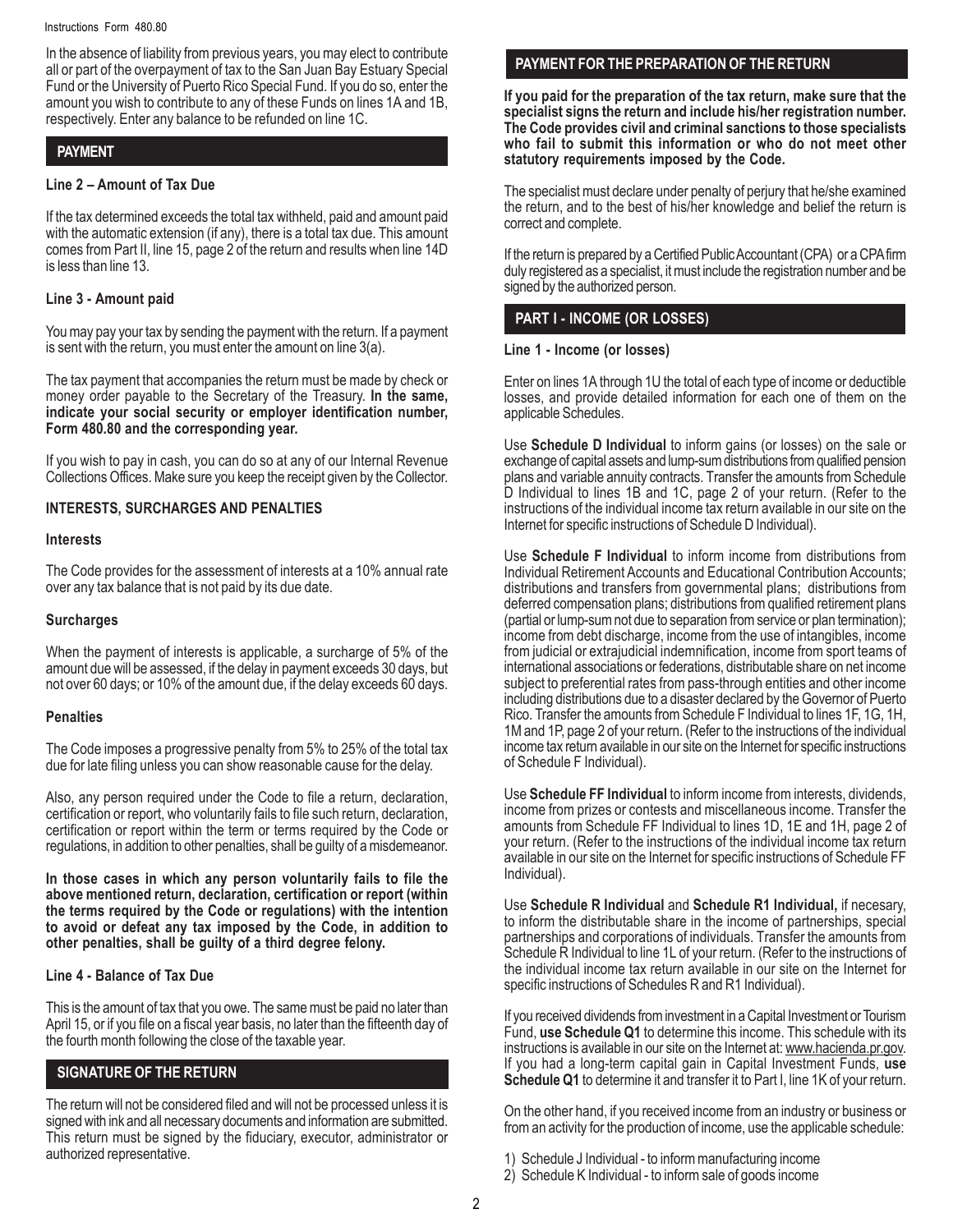- 3) Schedule L Individual to inform farming income
- 4) Schedule M Individual to inform services rendered income
- 5) Schedule N Individual to inform rental income

**If such activity does not constitute your principal source of income, transfer only the profits determined** on the Schedules to Part I, lines 1Q through 1U, page 2 of your return. **If you had losses, enter zero.**

**If you are engaged in a trade or business** and your operations are covered by a tax exemption decree under Act No. 26 of June 2, 1978 (Puerto Rico Industrial Incentives Act), Act No. 8 of January 24, 1987 (Puerto Rico Tax Incentives Act), or by a resolution issued under Act No. 148 of August 4, 1988 (Special Act for the Rehabilitation of Santurce), Act 78-1993 (Puerto Rico Tourism Development Act), Act 75-1995 (Special Act for the Rehabilitation of Río Piedras), Act 14-1996 (Special Act for the Development of Castañer), Act 135-1997 (Tax Incentives Act of 1998), a Film Entity operating under Act 362-1999 (Film Industry Development Act). a Theatrical Business operating under Act 178-2000 (Act for the Creation of the Theatrical District of Santurce), Act 73-2008 (Economic Incentives for the Development of Puerto Rico Act), Act 83-2010 (Puerto Rico Green Energy Incentives Act), Act 27-2011 (Puerto Rico Film Industry Economic Incentives Act), Act 1-2013 (Jobs Now Act), Act 135-2014 (Incentives and Financing for Young Entrepreneurs Act), or Act 14-2017 (Incentives Act for the Retention and Return of Medical Professionals), select the corresponding oval and indicate the case or concession number, if applicable. In the cases of Act 1-2013, you must include copy of the Special Agreement for the Creation of Employment. On the other hand, in the cases of Act 135-2014, you must include copy of the Special Agreement for the Creation of Companies by Young Entrepreneurs (Agreement) with the Puerto Rico Trade and Export Company, in order to enjoy the exemption during the first 3 years from the signing of the Agreement. If you are not covered by a decree or resolution, you must fill in completely the oval which indicates "Fully Taxable". (Refer to the instructions of the individual income tax return, available in our site on the Internet for specific instructions of Schedules J, K, L, M and N Individual).

## **LOSSES:**

Losses incurred in activities that do not constitute your principal business or industry, may be used as an allowable deduction only to offset the future income from the same activity that produced the loss.

Losses incurred in your principal industry or business, may be used to offset the income from other sources.

For additional information on how to classify an economic activity as a principal industry or business, contact us at (787) 622-0123.

#### **Line 3 - Deductions**

#### **A) Amounts distributed to beneficiaries**

Enter here the total amount distributed to beneficiaries as detailed in Part III, page 2 of this return.

### **B) Contributions**

Enter here the total charitable contributions as detailed in Part IV, page 2 of this return.

#### **Line 5 - Credit**

Enter \$1,300 for an estate, or \$100 for a trust.

#### **Line 7 - Deduction under Act 185-2014**

Enter the amount that you could claim as an allowable deduction for the initial investment in a Private Equity Fund (PEF) or Puerto Rico Private Equity Fund (PEF-PR), pursuant to Act 185-2014, as amended.

For additional details, refer to Act 185- 2014, as amended.

To claim this deduction, the trust must include with the return an official certification issued by the PEF or PEF-PR, printed with the fund's letterhead and signed by a managing partner or principal officer, with the following information:

- Name and employer identification number of the PEF or PEF-PR;
- If the fund is a PEF or PEF-PR;
- Name and employer identification number or social security number of the resident investor for which the certification is issued; and
- The amount of the capital committed as initial investment that was contributed during the taxable year by the resident investor for which the certification is issued, including any amount that has been contributed after the end of the taxable year but before the resident investor files the income tax return for such taxable year.

Also, the estate or trust must also include with the return a schedule including the allowable deduction for the initial investment and the amount of the attributable share to each grantor of this deduction.

#### **PART II - TAX COMPUTATION, CREDITS AND TAX WITHHELD OR PAID**

#### **Line 1 - Tax**

Once the net taxable income is determined, compute the tax and fill in the corresponding oval to indicate the method used to determine the same:

Oval 1 - Tax according to table

Oval 2 - Tax at preferential rates (Schedule A2 Individual)

Oval 3 - Tax for nonresident aliens

| <b>TAX COMPUTATION TABLE</b>                                    |                                                 |  |  |  |  |
|-----------------------------------------------------------------|-------------------------------------------------|--|--|--|--|
| If the net taxable income (line 8,<br>Part I of the return) is: | The tax shall be:                               |  |  |  |  |
| Not over \$9,000                                                | $0\%$                                           |  |  |  |  |
| Over \$9,000,<br>but not over \$25,000                          | 7% of the excess over<br>\$9,000                |  |  |  |  |
| Over \$25,000,<br>but not over \$41,500                         | \$1,120 plus 14%<br>of the excess over \$25,000 |  |  |  |  |
| Over \$41,500,<br>but not over \$61,500                         | \$3,430 plus 25%<br>of the excess over \$41,500 |  |  |  |  |
| In excess of \$61,500                                           | \$8,430 plus 33%<br>of the excess over \$61,500 |  |  |  |  |

Enter the total tax determined on this line and fill in the "Tax Table" Oval.

#### **Preferential rates**

If the estate or trust derived income subject to preferential rates such as interest, dividends or long-term capital gains, among others, you must complete Schedule A2 Individual. On this Schedule you shall determine the tax on income that is subject to a preferential rate and the regular tax on any other income, and you can compare this amount with the regular tax on total income so you can choose the most beneficial alternative.

Also, if your income subject to preferential rates is \$20,000 or more, it is required that you allocate the deduction for charitable contributions according to the different types of income.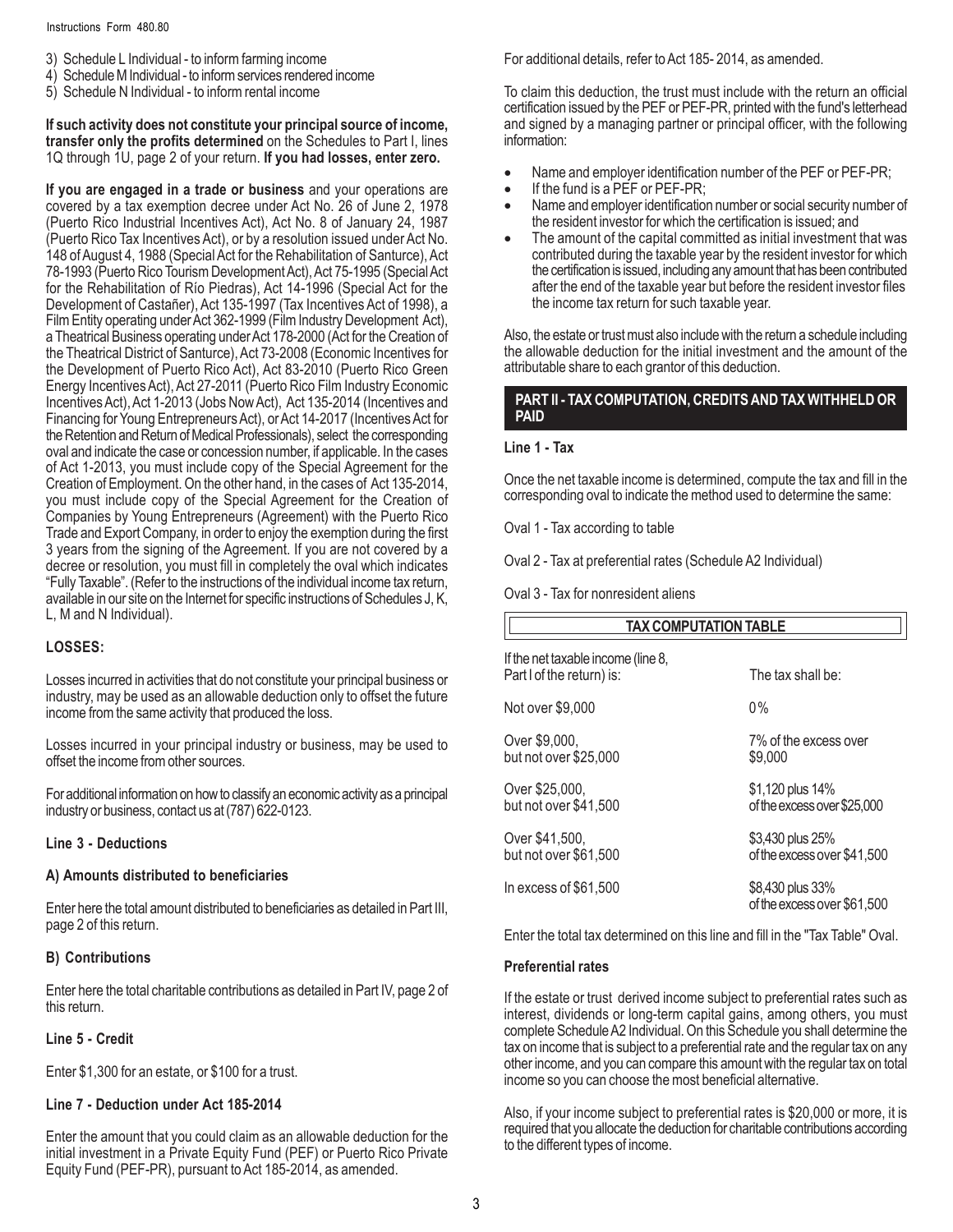Complete Schedule A2 Individual and transfer the amount of tax from line 16 of this Schedule to Part II, line 1 of the return and fill in the "Preferential rates" Oval. **Submit Schedule A2 Individual with your return.**

### **Nonresident alien**

If the estate or trust is a nonresident alien not engaged in trade or business in Puerto Rico, income from sources within Puerto Rico will be taxed at a fixed rate of 29% except in the case of dividends that will be taxed at 15%, and the income attributable to the distributable share of a stockholder in a corporation of individuals which will be taxed at 33%. Enter the tax determined in Part II, line 1 of the return and fill in the "Nonresident alien" Oval on this line.

If you are engaged in trade or business in Puerto Rico, all income from sources within Puerto Rico, as well as those related to the operation of the trade or business in Puerto Rico, will be taxed at normal tax rates.

#### **Line 2 - Gradual Adjustment Amount**

If the net taxable income is more than \$500,000, you must complete Schedule P Individual. Determine the gradual adjustment amount on said Schedule (See instructions of Schedule P Individual on the instructions for the Individual Income Tax Return). Enter the amount determined on Schedule P Individual, line 7. **Submit this Schedule with the return.**

#### **Line 4 - Regular Tax before the Credit**

Section 1021.01(c) of the Code provides that the tax determined will be 95% of the sum of the regular tax and the gradual adjustment amount. Therefore, the amount to be entered on this line will depend on the method used to determine the tax on line 1, as indicated below:

- If you checked the "Tax Table" Oval Multiply line 3 by .95.
- If you checked the "Preferential rates Schedule A2 Individual" Oval:
	- $\sqrt{ }$  If line 16 of Schedule A2 Individual is equal to line 15 of Schedule A2 Individual, multiply the amount shown on line 3 of Part II of the return by .95 and enter the result on this line.
	- $\chi$  Complete the following worksheet to determine the tax if line 16 of Schedule A2 Individual is equal to line 13 of Schedule A2 Individual:



• If you checked the "Nonresident alien" Oval - Enter the amount of line 3.

#### **Line 5 - Credit for taxes paid to foreign countries, the United States, its states, territories and possessions**

Enter the amount of credit for taxes paid to foreign countries, the United States, its states, territories and possessions, as determined on Schedule C Individual. For specifications of how to determine this amount, refer to the instructions of Schedule C Individual. **Submit this Schedule with the return.**

## **Line 7 - Excess of Net Alternate Basic Tax over Net Regular Tax**

You must complete Schedule O Individual if your net income subject to alternate basic tax is \$25,000 or more.

To determine whether you are subject to the Alternate Basic Tax or not, complete and submit said Schedule (See Instructions of Schedule O Individual on the instructions for the Individual Income Tax Return). Enter the amount determined on Schedule O Individual, Part II, line 7. **Submit this Schedule with the return.**

## **Line 8 - Credit for alternate basic tax**

You must complete Parts III and IV of Schedule O Individual. Enter the amount determined on line 4, Part III of Schedule O Individual.

### **Line 10 - Optional Tax**

Enter the amount determined on Schedule X Individual, Part II, line 3. For specifications of how to determine this amount, refer to the instructions of Schedule X Individual on the instructions for the Individual Income Tax Return. **Submit this Schedule with the return**.

#### **Line 14C - Amount paid with automatic extension of time**

Enter the amount paid with your request for automatic extension of time, if any.

If for any reason you cannot file your return on time, you may request an automatic extension of time on or before the due date to file the return. This will be done by filing **Form AS 2644.**

If you made a payment with the request for an automatic extension of time and it was less than the tax liability (line 13 less lines 14A and 14B), you must pay with the return the balance of tax due (line 15). This amount is subject to interest from the original due date in which the return should have been filed to the date of payment.

## **PART III – AMOUNTS DISTRIBUTED TO BENEFICIARIES**

Every estate or trust may claim as a deduction the amount to be distributed by the fiduciary to the legatees, heirs or beneficiaries, if that amount has been included in the income tax return of the legatees, heirs or beneficiaries, even if the amount has not been distributed.

Also, a deduction shall be allowed for the amount paid or credited to any legatee, heir or beneficiary from the income derived from an estate, during the period of its administration or liquidation, or from income that according to the fiduciary's discretion has been paid or accumulated to the beneficiary, as long as that amount has been included in the income tax return of the legatee, heir or beneficiary.

Enter in this part the name, address, social security number and relationship of the beneficiaries of the trust. In Column A of this Part III include the total amount distributed or paid, during the taxable year, to each beneficiary. If the amount distributed have any share in the income tax withheld at source, enter the corresponding amount withheld in Column B of Part III. Enter in Column C the distributable share of each beneficiary in the tax paid to foreign countries, the United States, its states, territories and possessions.

The Code establishes certain rules for the application of this deduction. For more information, refer to the Code.

## **PART IV – CONTRIBUTIONS**

Enter in this part the charitable contributions or donations paid during the taxable year to nonprofit organizations made during the taxable year, subject to certain limitations, **only** if the entities are authorized under the rules and regulations promulgated by the Secretary. **No part of the net earnings of any organization or entity to which you contribute may benefit any private shareholder or individual**.

Among the nonprofit organizations and other entities approved by the Code and regulations as entities for which a deduction for contributions can be claimed, are the following:

• the Government of Puerto Rico, the United States, any of its states, territories, or any political subdivision thereof, or the District of Columbia, or any possession of the United States, exclusively for public purposes;